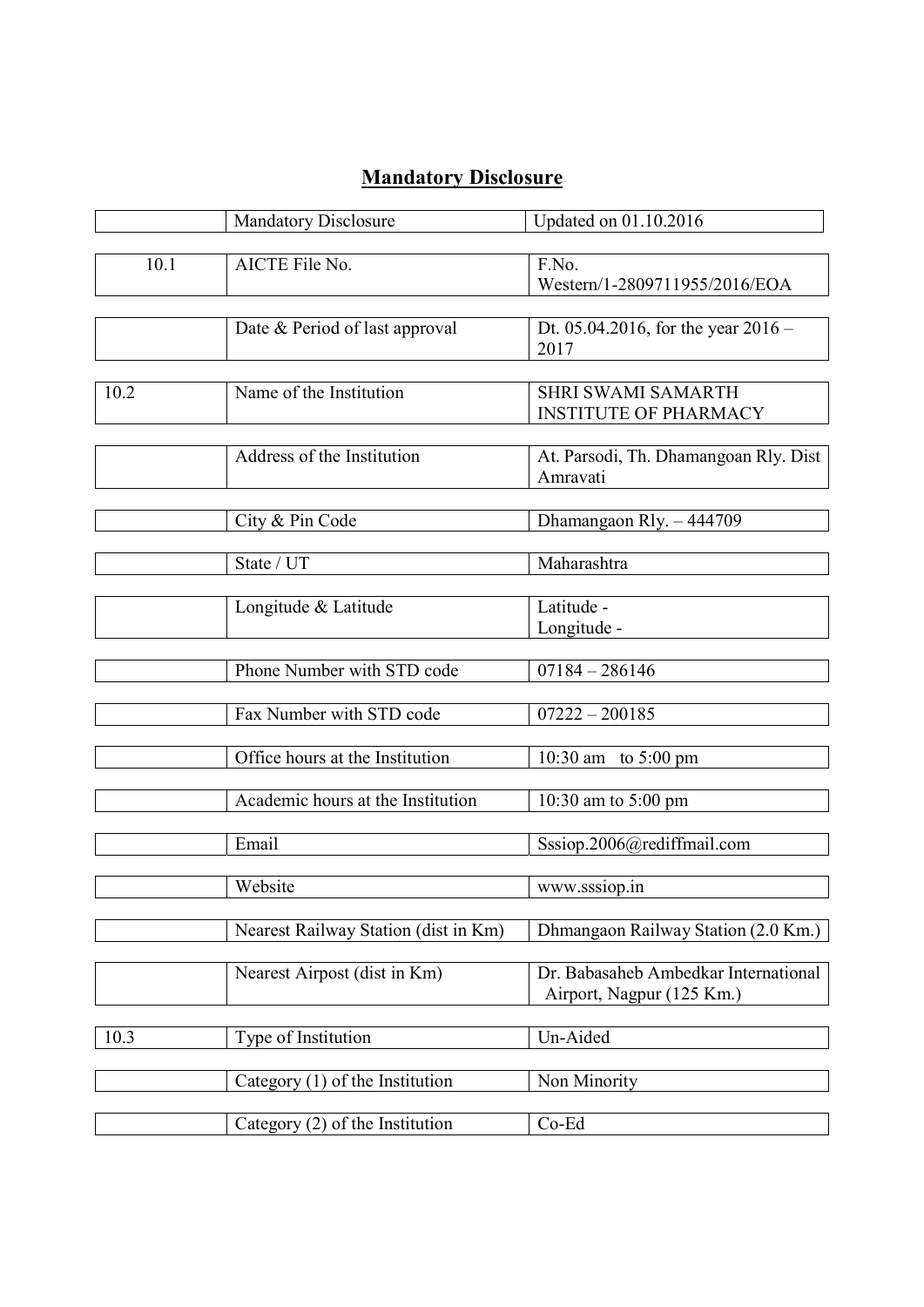| 10.4 | Name of the organization running, the<br>Institution | Shri Swami Smarth Shikshan Prasarak and<br>Samajik Vikas Mandal, Yavatmal |
|------|------------------------------------------------------|---------------------------------------------------------------------------|
|      | Type of the organization                             | Trust                                                                     |
|      | Address of the Organization                          | Sainath Society, Wadgaon Road,<br>Yavatmal                                |
|      | Registered with                                      | Deputy Charity Commissioner, Yavatmal                                     |
|      | Registration date                                    | $6th$ June 1992                                                           |
|      | Website of the organization                          | www.sssspsvm.org                                                          |
| 10.5 | Name of the affiliating Board                        | Maharashtra State Board of Technical<br>Education, Mumbai                 |
|      | Address                                              | 49, Kherwadi, Ali Yawar Jung Marg,<br>Bandra (E), Mumbai - 51             |
|      | Website                                              | www.msbte.com                                                             |
|      | Latest affiliation period                            | 2016-17                                                                   |
| 10.6 | Name of Principal                                    | Dr. Jeevan M. Ghormade                                                    |
|      | <b>Exact Designation</b>                             | Principal                                                                 |
|      | Phone number with STD code                           | $07222 - 200185$                                                          |
|      | Fax number with STD code                             | 07222-200185                                                              |
|      | Email                                                | jeevanghormade@gmail.com                                                  |
|      | <b>Highest Degree</b>                                | Ph. D.                                                                    |
|      | Field of specialization                              | Medicine                                                                  |
| 10.7 | Governing Board Members                              | 1) Shri. S. S. Kale<br>- President<br>(1.5)                               |

| l 10.7 | Governing Board Members | 1) Shri. S. S. Kale                       | - President |
|--------|-------------------------|-------------------------------------------|-------------|
|        |                         | 2) Dr. A. V. Chandewar – Member $(A.E)$   |             |
|        |                         | 3) Shri R. D. Kharkar $-M$ ember $(A, N)$ |             |
|        |                         | 4) Shri. V. S. Rokade $-Member$           |             |
|        |                         | $5)$ AICTE Nominee $-$ Member             |             |
|        |                         | 6) MSBTE Nominee $-Member$                |             |
|        |                         | 7) Dr. J. M. Ghormade - Member Secre.     |             |
|        |                         |                                           |             |

|  | Frequency of meeting & date of last<br>meeting | Two times per year, 07th October 2016 |  |
|--|------------------------------------------------|---------------------------------------|--|
|--|------------------------------------------------|---------------------------------------|--|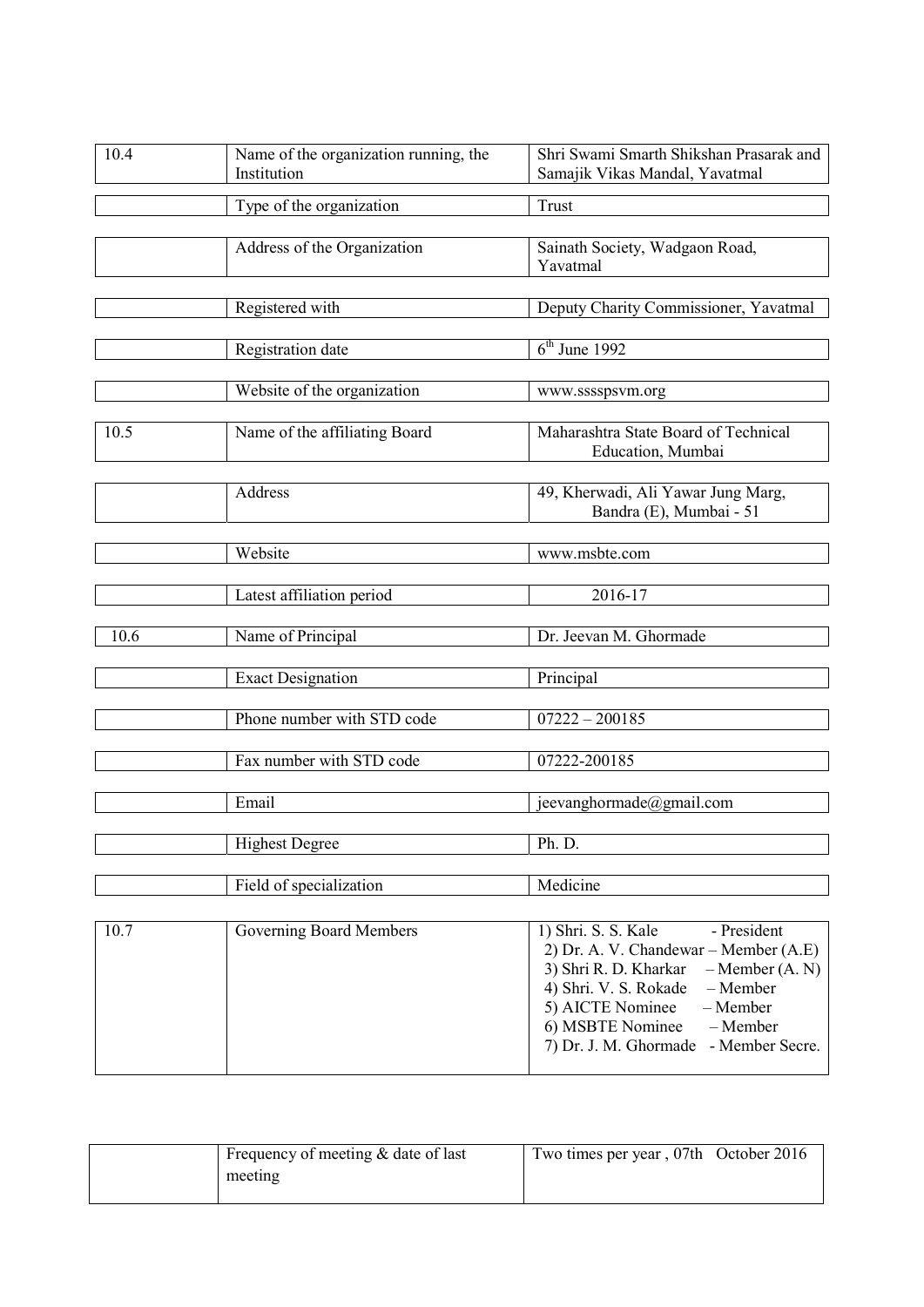| 10.8 | Academic         |                                   | <b>INSTITUTIONAL CURRICULUM IMPLEMENTATION UNIT (IC)</b> |
|------|------------------|-----------------------------------|----------------------------------------------------------|
|      | Advisory<br>Body | IU)                               |                                                          |
|      |                  |                                   | $(Academic Session : 2016 - 2017)$                       |
|      |                  |                                   |                                                          |
|      |                  | 1) Principal                      | Ex-Officio Chairman Dr. J. M. Ghormade                   |
|      |                  | 2) Representative                 |                                                          |
|      |                  | from Institute                    | Member<br>1) Mr. R. P. More                              |
|      |                  | (Identified faculty)              | Member<br>2) Mr. S.B. Dhone                              |
|      |                  | 3) External Members               |                                                          |
|      |                  | Representative of                 |                                                          |
|      |                  | Industry/Hospital                 | Member<br>1) Mr.T.V. Solanki                             |
|      |                  |                                   | Member<br>2) Mr. S.B. Dhone                              |
|      |                  | 4) Students Representative        |                                                          |
|      |                  | $1)$ Boy                          | Member-<br>1) Mr. S. Sawarkar                            |
|      |                  |                                   | 1st Year                                                 |
|      |                  | $2)$ Girl                         | Member<br>1) Ms. K Roy,<br>$1st$ Year                    |
|      |                  | 5) Parents Representative         | 1) Shri. Vijay Kokare<br>Member                          |
|      |                  | 6) Academic Coordinator -         | Member Scty 1) Mr. R. P. More                            |
|      |                  |                                   | <b>INTERNAL MONITORING COMMITTEE</b>                     |
|      |                  |                                   | (Academic Session: 2016 – 2017)                          |
|      |                  | 1) Principal<br>2) Representative | Chairman & Ex-officio --<br>1) Dr. J. M. Ghormade        |
|      |                  | from Faculty<br>Member            | 1) Mr. R. P. More,                                       |
|      |                  | Member                            | 2) Mr. S. B. Dhone,                                      |
|      |                  | 3) Coordinator<br>Member          | 1) Mr.T. V. Solanki.                                     |

| Frequency of meeting $&$ date of<br>last meeting | Two times meetings in year<br>13/02/2014 |
|--------------------------------------------------|------------------------------------------|
|                                                  |                                          |

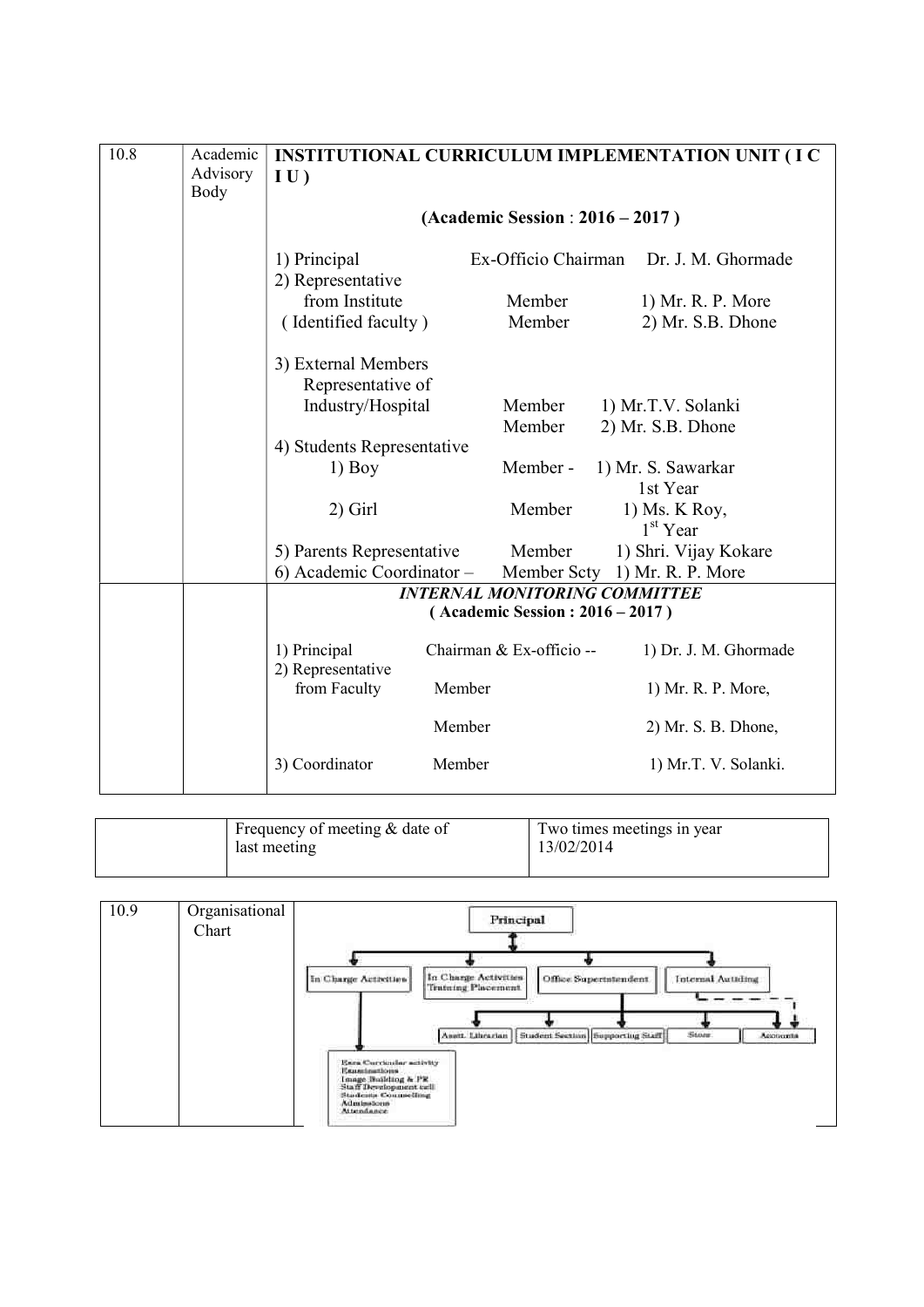| 10.10 | Student feedback mechanism on<br>Institutional Governance/faculty<br>performance | Student feedback is available           |
|-------|----------------------------------------------------------------------------------|-----------------------------------------|
| 10.11 | Grievance redressal mechanism<br>for faculty, staff and students                 | Available                               |
| 10.12 | Name of the Department*                                                          | Pharmacy                                |
|       | Course                                                                           | Diploma in Pharmacy                     |
|       | Level                                                                            | 12th Science                            |
|       | 1st Year of approval by the<br>Council                                           | 2003                                    |
|       | Year wise Sanctioned Intake                                                      | 60                                      |
|       | Year wise Actual Admissions                                                      | 60                                      |
|       | Cut of marks - General quota                                                     | Marks 115                               |
|       | % Students passed with First Class                                               | 61.00%                                  |
|       | <b>Students Placed</b>                                                           | $2011 = 13$ , $2012 = 14$ , $2013 = 08$ |
|       | Average Pay package, Rs./Year                                                    | $96000 - 180000$                        |
|       | Students opted for Higher                                                        | $-Nil$ -                                |
|       | Accreditation Status of the course                                               | Not Accredited                          |
|       | <b>Doctoral Courses</b>                                                          | N. A.                                   |
|       | Foreign Collaborations, if any                                                   | $-Nil -$                                |
|       | Professional Society Memberships                                                 |                                         |
|       | Professional activities                                                          | Health Awareness Counseling Camps       |
|       | Consultancy activities                                                           | Local Industrial Consultancy            |
|       | Grants fetched                                                                   | $\hspace{0.05cm} \dashv$                |
|       | <b>Departmental Achievements</b>                                                 | --                                      |
|       | Distinguished Alumni                                                             | $\overline{\phantom{a}}$                |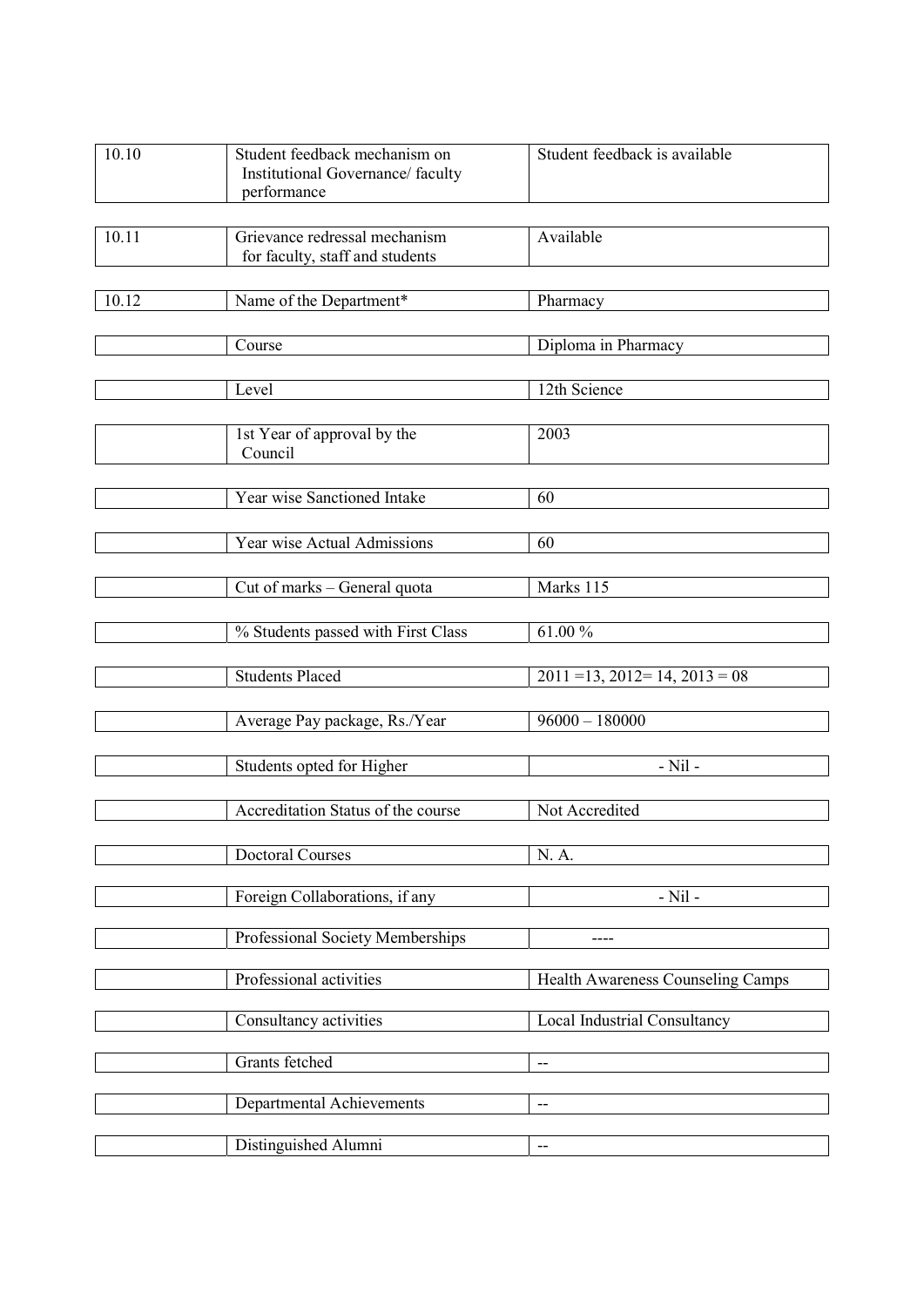## 10.13 Teaching Staff Details\*



 Dr. Jeevan M. Ghormade M.PHARM, Ph. D. PRINCIPAL, SHRI SWAMI SAMARTH INSTITUTE OF PHARMACY, AT PARSODI, TH. DHMANGAON RLY. DIST AMRAVATI (MAHARASHTRA) 444709 PHONE NO (0222) – 200185 EMAIL: jeevanghormade@rediffmail.com

| <b>NAME</b>                     | : Dr. JEEVAN M. GHORMADE                                  |
|---------------------------------|-----------------------------------------------------------|
| <b>DESIGNATION</b>              | : PRINCIPAL                                               |
| <b>DATE OF BIRTH</b>            | : 02/11/1983                                              |
| DEGREE OBTAINED                 | : Ph. D. M.PHARM.                                         |
| <b>SPECIALIZATION</b>           | : QUALITY ASSURANCE                                       |
| TEACHING EXPERIENCE             | $:07$ YEARS                                               |
| <b>INDUSTRY EXPERIENCE</b>      | $: 03$ YEARS                                              |
| RESEARCH EXPERIENCE             | $:00$ YEARS                                               |
| <b>TRAINING ATTENDEND</b>       | : 04                                                      |
| CONFRENCES/SEMINAR/WORKSHOP: 03 |                                                           |
| <b>ATTENDED</b>                 |                                                           |
| PAPER PUBLISHED                 | : 06                                                      |
| <b>RESEARCH PROJECTS</b>        | $:$ NIL                                                   |
|                                 | MEMBERSHIP IN SCIENTIFIC &: LIFE MEMBER: APTI, IPA & IJHP |
| PROFESSIONAL SOCIETIES          |                                                           |
|                                 |                                                           |
| ANY OTHER INFORMATION           | : 1) APPROVED INTERNAL & EXTERNAL                         |
|                                 | EXAMINER FOR MSBTE, MUMBAI,<br>EXAMINATIONS.              |
|                                 |                                                           |
|                                 | 2) WORKED AS A PAPER VALUATION FOR                        |
|                                 | <b>MSBTE EXAMINATIONS.</b>                                |

==========================================================================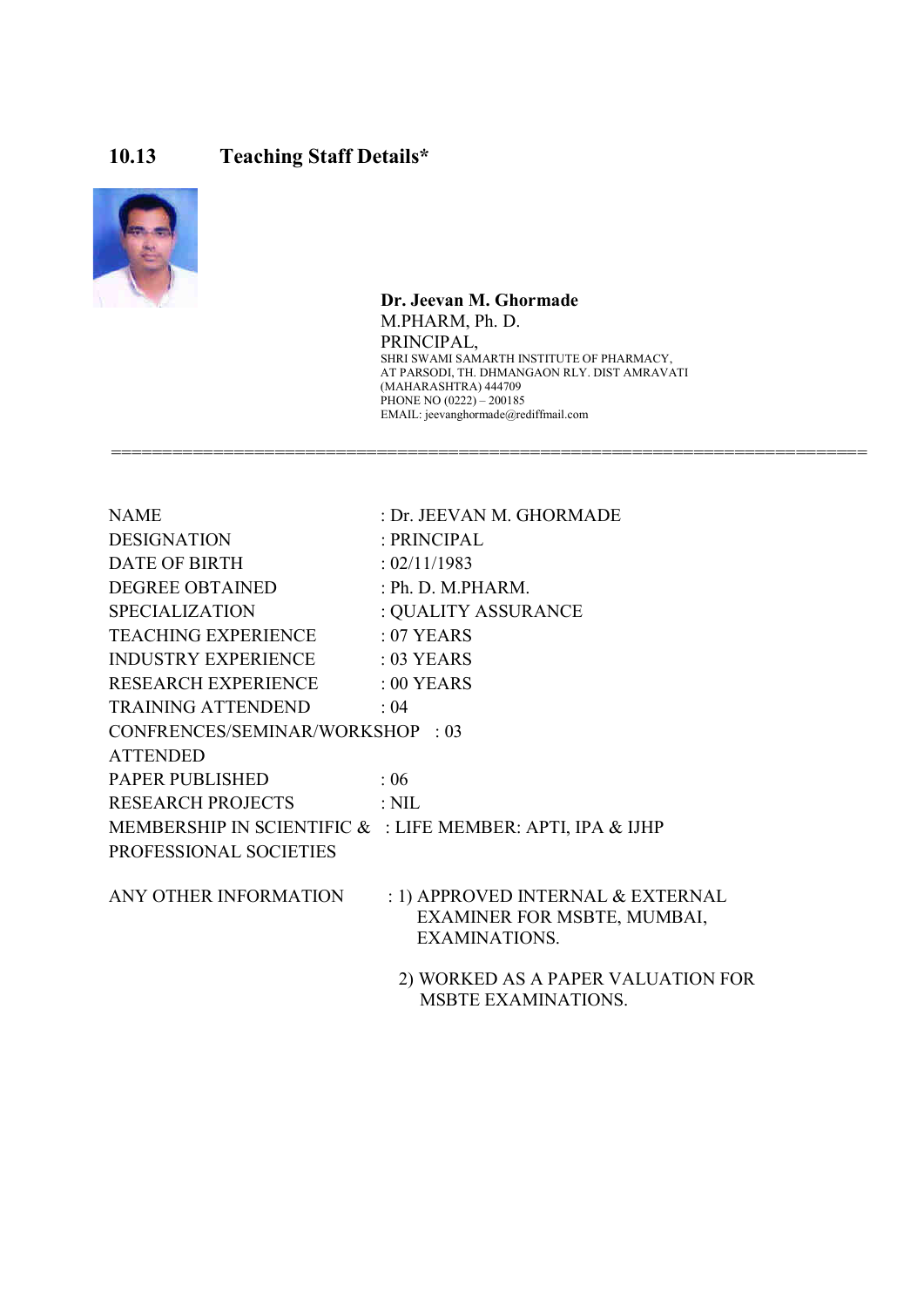

## MR. RAVIKIRAN P. MORE M. PHARM LECTURER,

=====================================================================

 SHRI SWAMI SAMARTH INSTITUTE OF PHARMACY, AT PARSODI, TH. DHMANGAON RLY. DIST AMRAVATI (MAHARASHTRA) 444709 PHONE NO (0222) – 200185 EMAIL: rpmore@gmail.com

| <b>NAME</b>                                          | : RAVIKIRAN P. MORE |
|------------------------------------------------------|---------------------|
| <b>DESIGNATION</b>                                   | : LECTURER          |
| <b>DATE OF BIRTH</b>                                 | : 19/06/1979        |
| <b>DEGREE OBTAINED</b>                               | : M.PHARM.          |
| <b>SPECIALIZATION</b>                                | : PHARMACEUTICS     |
| <b>TEACHING EXPERIENCE</b>                           | $: 05$ YEARS        |
| <b>RESEARCH EXPERIENCE</b>                           | $: \mathrm{NIL}$    |
| <b>TRAINING ATTENDEND</b>                            | $:$ NIL             |
| CONFRENCES/SEMINAR/WORKSHOP : NIL<br><b>ATTENDED</b> |                     |
| <b>PAPER PUBLISHED</b>                               | $:$ NIL             |
| <b>RESEARCH/PROJECTS</b>                             | $:$ NIL             |
| MEMBERSHIP IN SCIENTIFIC &<br>PROFESSIONAL SOCIETIES | $:$ NIL             |
|                                                      |                     |

ANY OTHER INFORMATION :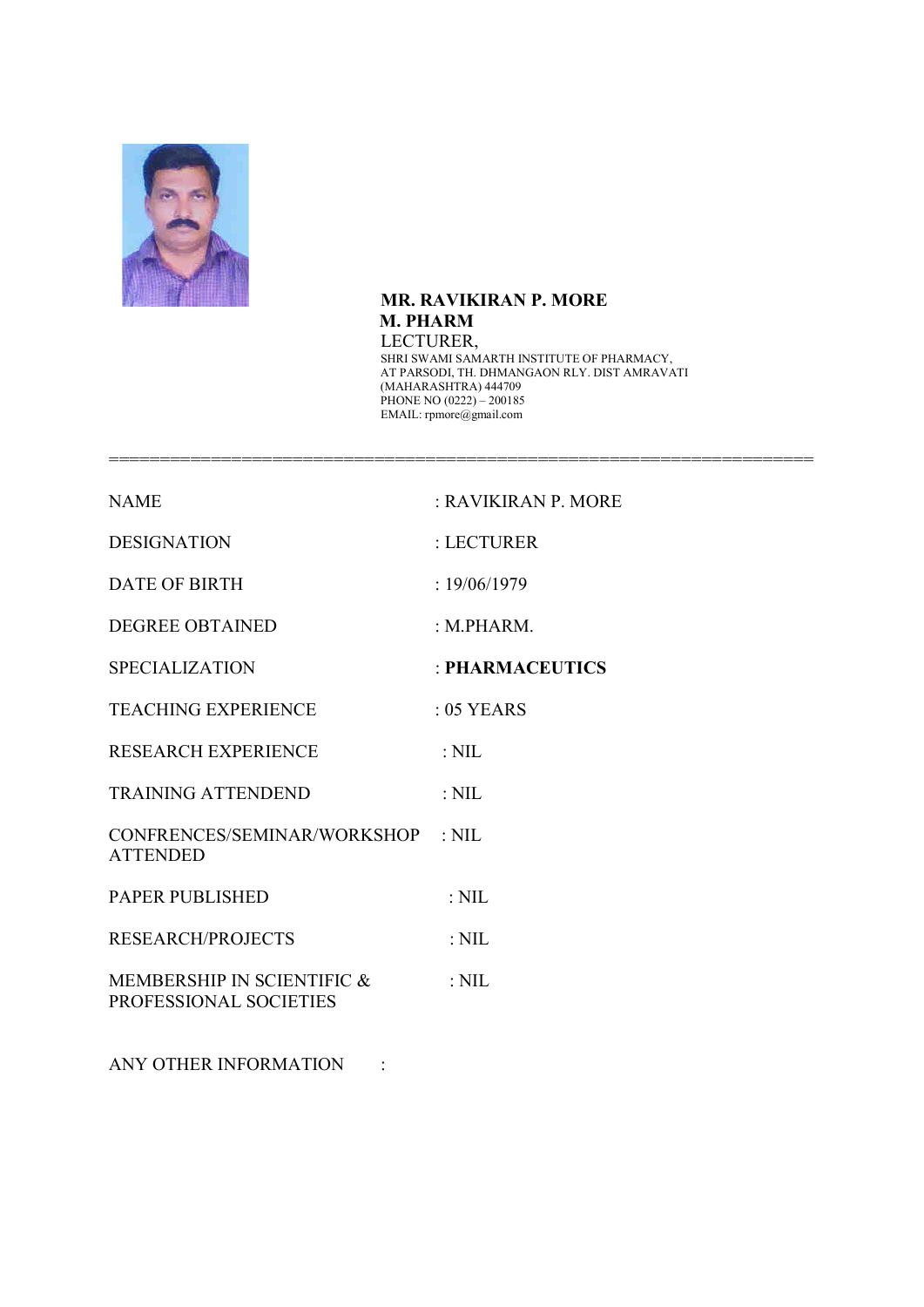

 MR. RAVIKIRAN P. MORE B. PHARM LECTURER, SHRI SWAMI SAMARTH INSTITUTE OF PHARMACY, AT PARSODI, TH. DHMANGAON RLY. DIST AMRAVATI (MAHARASHTRA) 444709 PHONE NO (0222) – 200185 EMAIL: sub.dhone@gmail.com

=====================================================================

| <b>NAME</b>                                          | : SUBODH M. DHONE                                                                        |
|------------------------------------------------------|------------------------------------------------------------------------------------------|
| <b>DESIGNATION</b>                                   | : LECTURER                                                                               |
| <b>DATE OF BIRTH</b>                                 | :16/05/1991                                                                              |
| <b>DEGREE OBTAINED</b>                               | B.PHARM.                                                                                 |
| <b>SPECIALIZATION</b>                                | : PHARMACY                                                                               |
| <b>TEACHING EXPERIENCE</b>                           | $:01$ YEARS                                                                              |
| <b>RESEARCH EXPERIENCE</b>                           | $:$ NIL                                                                                  |
| <b>TRAINING ATTENDEND</b>                            | $:$ NIL                                                                                  |
| CONFRENCES/SEMINAR/WORKSHOP<br><b>ATTENDED</b>       | $:$ NIL                                                                                  |
| PAPER PUBLISHED                                      | $:$ NIL                                                                                  |
| <b>RESEARCH/PROJECTS</b>                             | $:$ NIL                                                                                  |
| MEMBERSHIP IN SCIENTIFIC &<br>PROFESSIONAL SOCIETIES | $:$ NIL                                                                                  |
| ANY OTHER INFORMATION                                | : 1) APPROVED INTERNAL & EXTERNAL<br>EXAMINER FOR MSBTE, MUMBAI,<br><b>EXAMINATIONS.</b> |
|                                                      | 2) WORKED AS A PAPER VALUATION FOR<br><b>MSBTE EXAMINATIONS.</b>                         |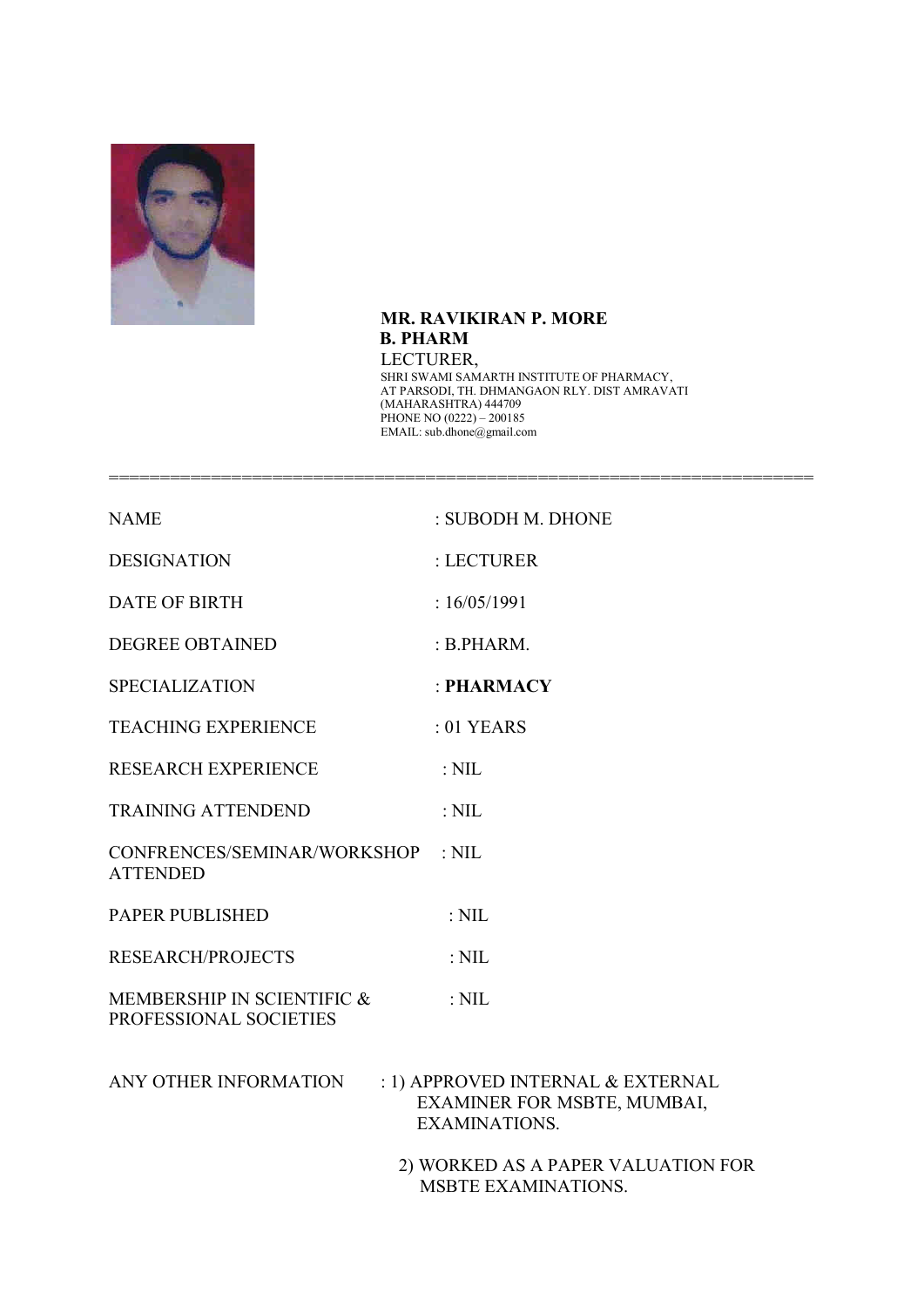

## MR. TEJAS V. SOLANKI M. PHARM LECTURER, SHRI SWAMI SAMARTH INSTITUTE OF PHARMACY,

=====================================================================

 AT PARSODI, TH. DHMANGAON RLY. DIST AMRAVATI (MAHARASHTRA) 444709 PHONE NO (0222) – 200185 EMAIL:

| <b>NAME</b>                                          | : TEJAS V. SOLANKI                                                                     |
|------------------------------------------------------|----------------------------------------------------------------------------------------|
| <b>DESIGNATION</b>                                   | : LECTURER                                                                             |
| <b>DATE OF BIRTH</b>                                 | : 19/06/1979                                                                           |
| <b>DEGREE OBTAINED</b>                               | : M.PHARM.                                                                             |
| <b>SPECIALIZATION</b>                                | : PHARMACEUTICS                                                                        |
| <b>TEACHING EXPERIENCE</b>                           | $: 05$ YEARS                                                                           |
| <b>RESEARCH EXPERIENCE</b>                           | $:$ NIL                                                                                |
| <b>TRAINING ATTENDEND</b>                            | $:$ NIL                                                                                |
| CONFRENCES/SEMINAR/WORKSHOP<br><b>ATTENDED</b>       | $:$ NIL                                                                                |
| <b>PAPER PUBLISHED</b>                               | $:$ NIL                                                                                |
| <b>RESEARCH/PROJECTS</b>                             | $:$ NIL                                                                                |
| MEMBERSHIP IN SCIENTIFIC &<br>PROFESSIONAL SOCIETIES | $:$ NIL                                                                                |
| ANY OTHER INFORMATION<br>$\mathbb{R}^{\mathbb{Z}}$   | 1) APPROVED INTERNAL & EXTERNAL<br>EXAMINER FOR MSBTE, MUMBAI,<br><b>EXAMINATIONS.</b> |
|                                                      | 2) WORKED AS A PAPER VALUATION FOR                                                     |

MSBTE EXAMINATIONS.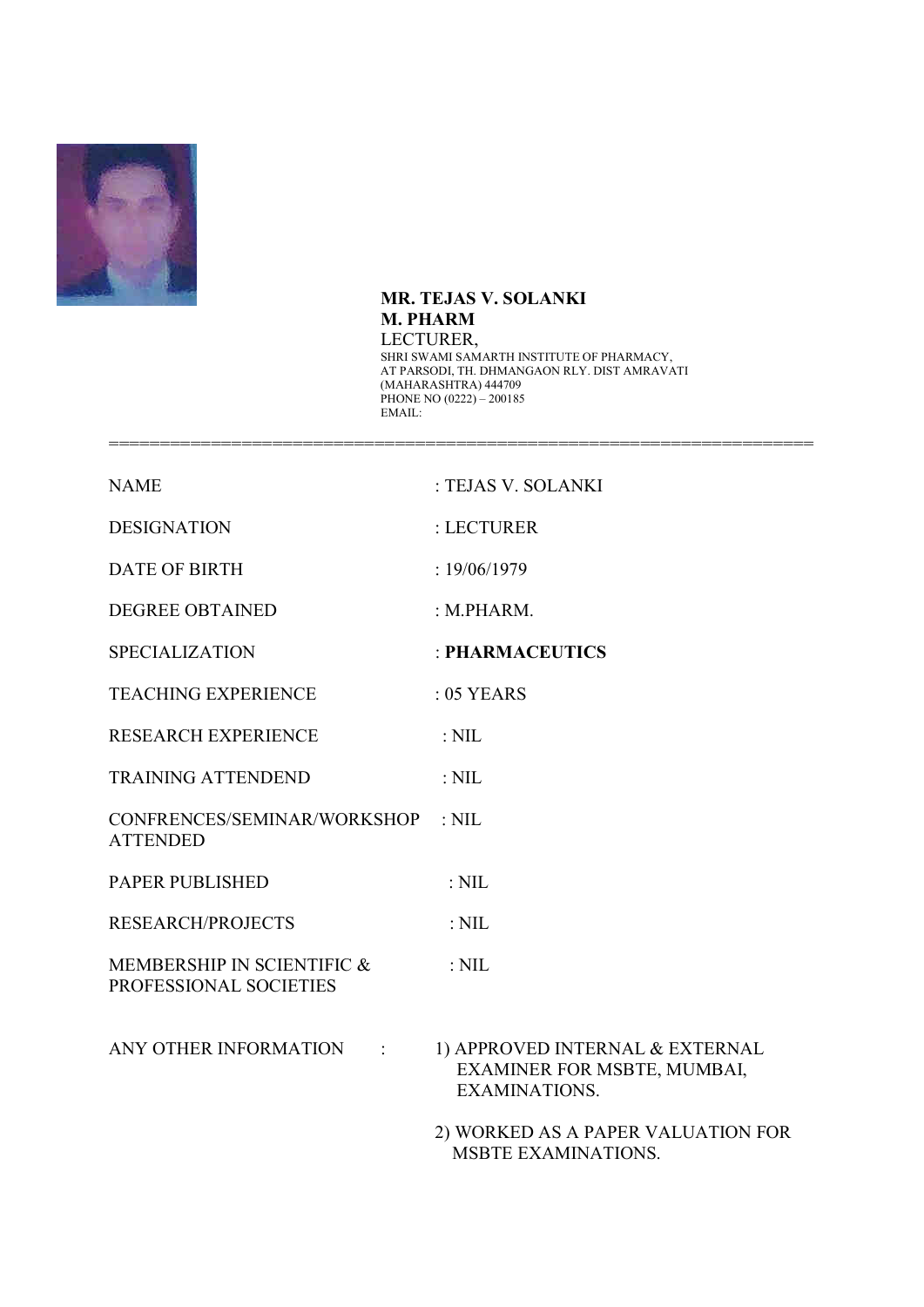| 10.14 | Admission quota*                   | 60                                    |
|-------|------------------------------------|---------------------------------------|
|       |                                    |                                       |
|       | Entrance test / admission criteria | As per Govt. Norms through CAP        |
|       |                                    |                                       |
|       | Cut off/last candidate admitted    | 14/08/2016 Marks 129                  |
|       |                                    |                                       |
|       | Fees in rupees                     | As per Shikshan Shulk Sammittee       |
|       |                                    |                                       |
|       | Number of Fee Waivers offered      | N.A.                                  |
|       |                                    |                                       |
|       | <b>Admission Calendar</b>          | DTE CAP Notification Date: 01.07.2013 |
|       |                                    | To 14.08.2013                         |
|       |                                    |                                       |
|       | PIO quota                          | $-Nil$ -                              |
|       |                                    |                                       |

| <b>Infrastructural information</b> |                                                                 |
|------------------------------------|-----------------------------------------------------------------|
|                                    |                                                                 |
| Classroom/Tutorial Room facilities | Class Room $-I = 83.2$ Sq.m.<br>Class Room $-$ II = 78.08 Sq.m. |
|                                    |                                                                 |
|                                    |                                                                 |
|                                    |                                                                 |

| 10.15.2 | Laboratory details | 1) $2-01$ – Pharmacy Practice = 47.42 Sqm  |
|---------|--------------------|--------------------------------------------|
|         |                    |                                            |
|         |                    |                                            |
|         |                    | $\vert$ 2) 2-06 – Pharmacology = 83.82 Sqm |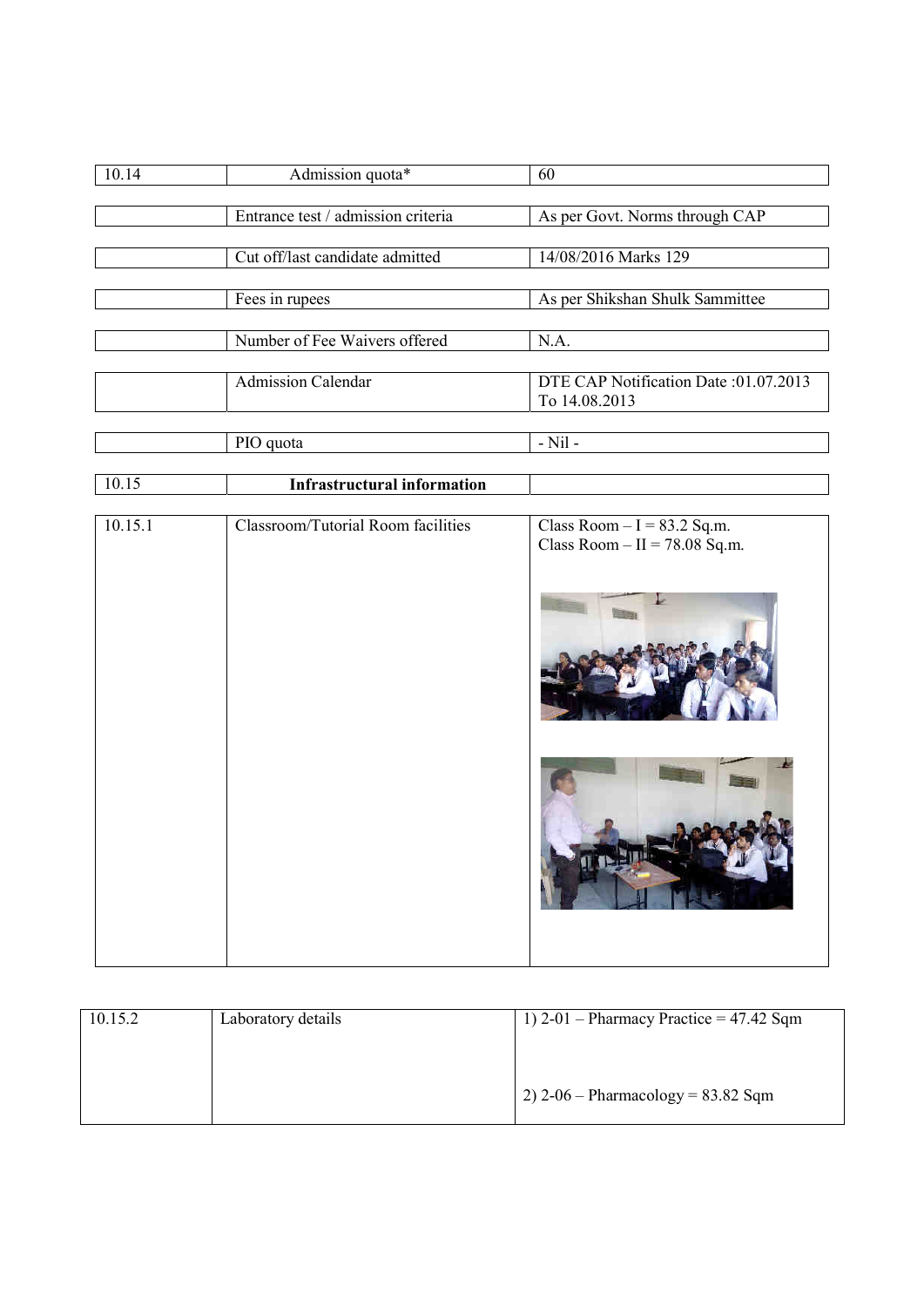

3) 2-04 – Pharmacognosy/ Physiology = 83.82 Sqm.



4) 2-13 – Pharma. Chem. = 82.14 Sqm.



5)  $3-08$  – Pharmaceutics = 87.12 Sqm.



6) 0-10 – Machine Room = 75.00 Sqm.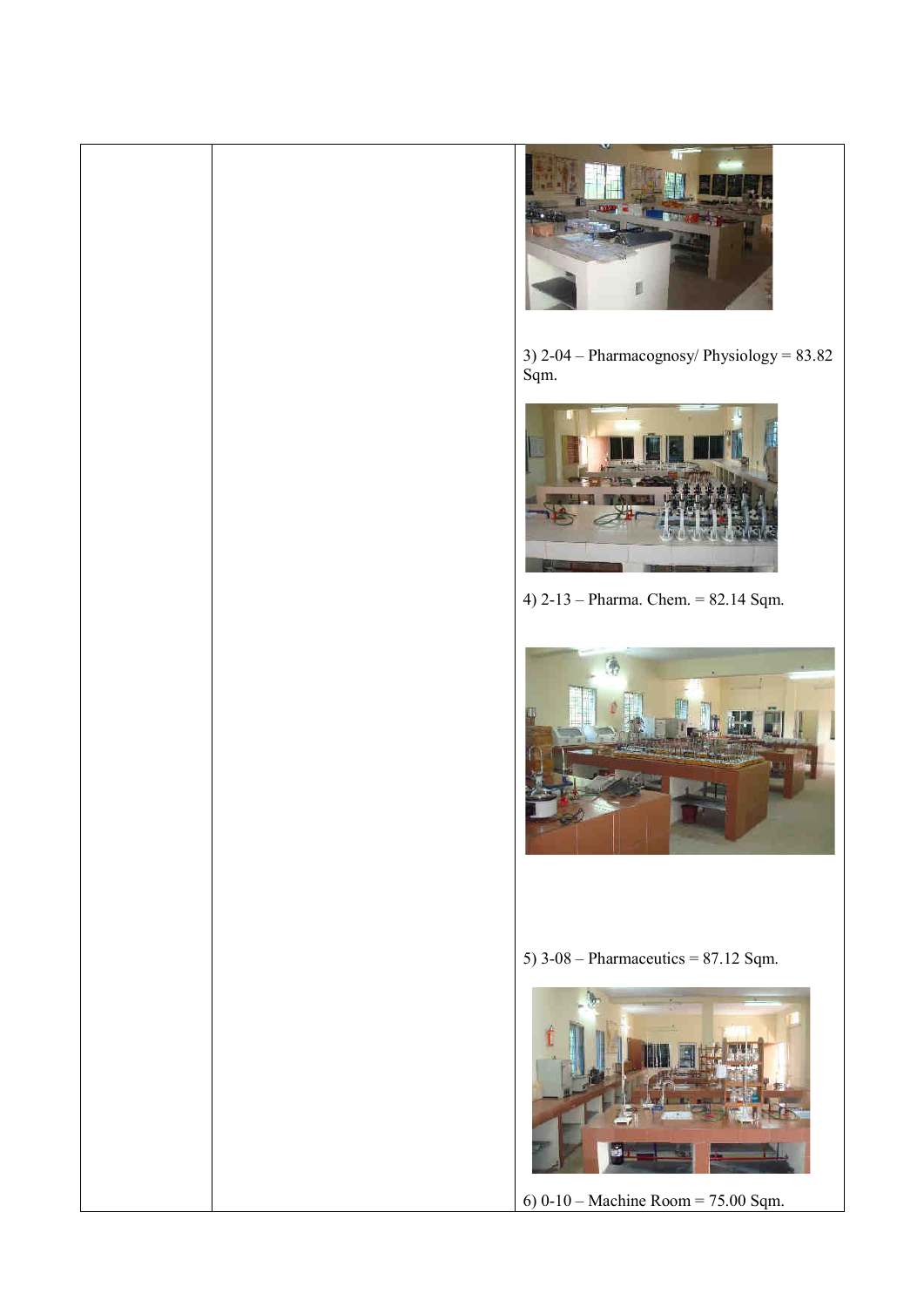

| 10.15.3 | <b>Computer Centre facilities</b> | Computer Center $(3-03) - 24.96$ Sqm.                                                                                                        |  |
|---------|-----------------------------------|----------------------------------------------------------------------------------------------------------------------------------------------|--|
|         |                                   |                                                                                                                                              |  |
| 10.15.4 | Library facilities                | 110 Sqm. (Room No. 3-04):<br>No. of Title – 515<br>No. of Books $-2761$<br>National Journal $-06$ ,<br>International Journal - 01<br>Library |  |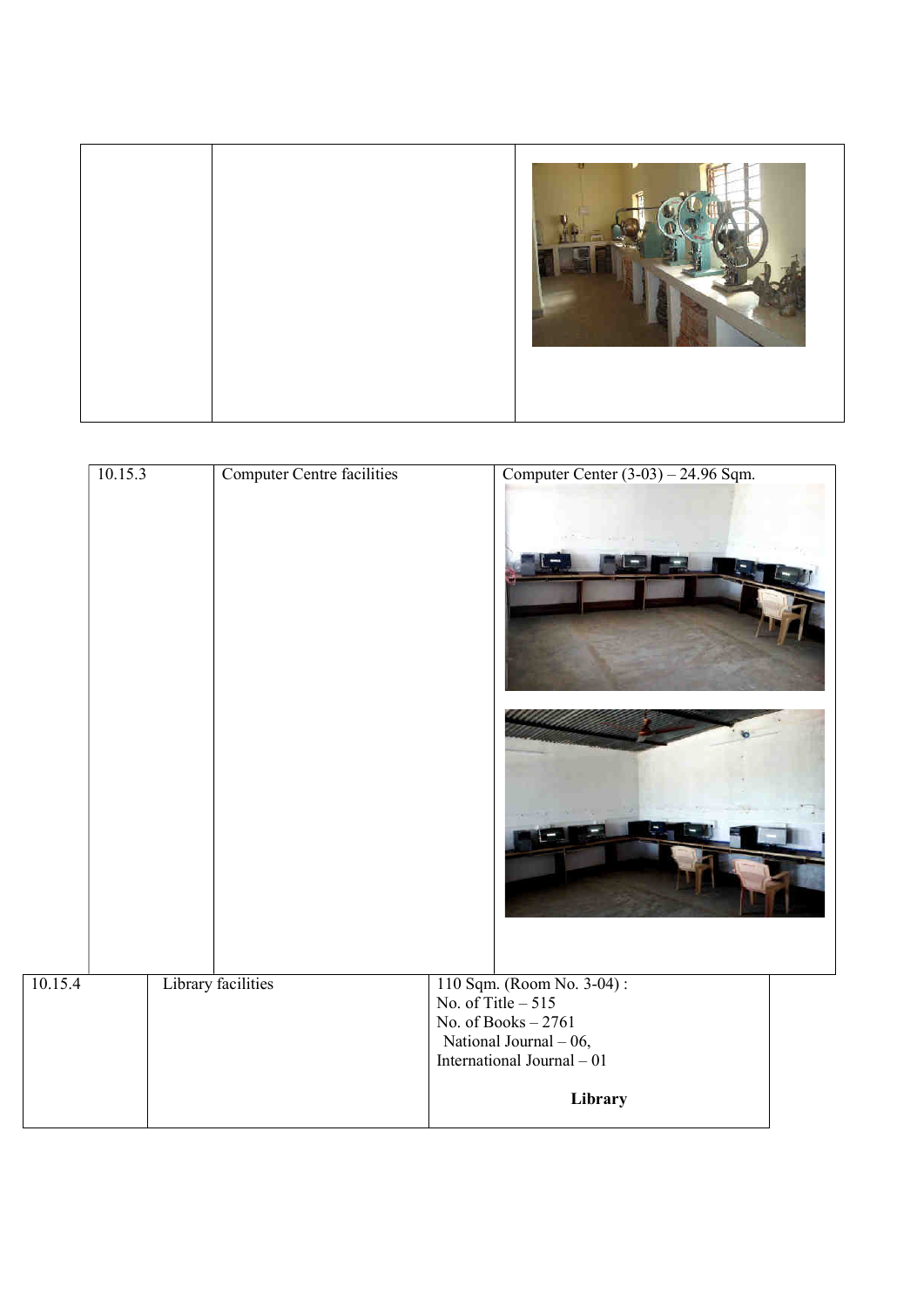|--|--|--|

| 10.15.5 | Auditorium / Seminar Halls / | Room No. 3-06 - 101.26 Sqm. |
|---------|------------------------------|-----------------------------|
|         | Amphi                        |                             |
|         |                              |                             |

|       | Cafeteria<br>Available   |           |
|-------|--------------------------|-----------|
|       |                          |           |
|       | Indoor Sports facilities | Available |
|       |                          |           |
|       | Outdoor Sport facilities | Available |
|       |                          |           |
|       | Gymnasium facilities     | Available |
|       |                          |           |
|       | Facilities for disabled  | Available |
|       |                          |           |
|       | Any other facilities     |           |
|       |                          |           |
| 10.16 | <b>Boys Hostel</b>       |           |
|       |                          |           |
|       | Girls Hostel             |           |
|       |                          |           |